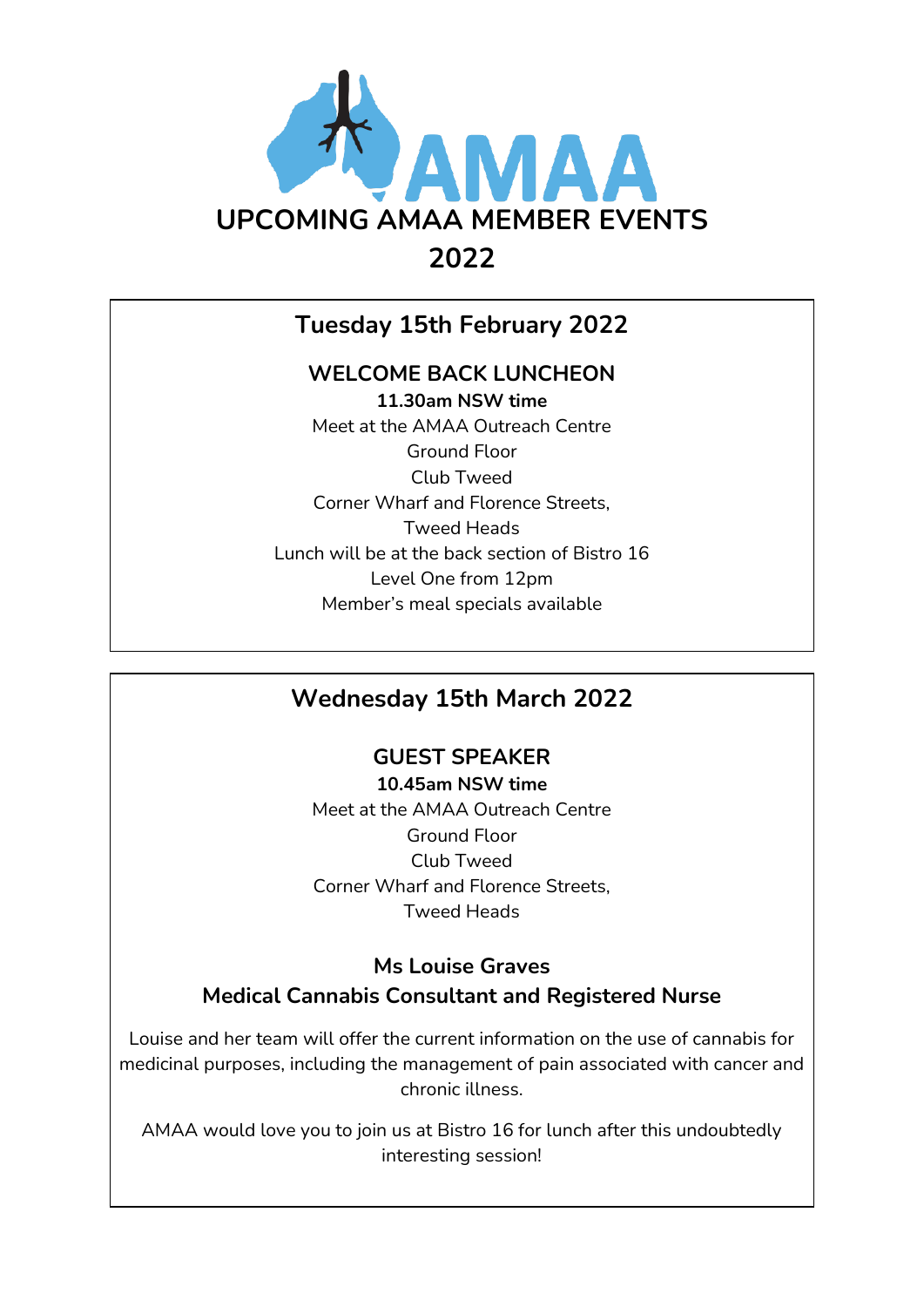### *Register your attendance today with the Asbestosis and Mesothelioma Association of Australia (AMAA) to reserve your seat.*

#### **Phone: 1800 017 758**

**Email: [info@asbestosassociation.com.au](mailto:info@asbestosassociation.com.au)**

### **AMAA SUPPORT PROGRAMS**

As far as permitted (Covid regulations), AMAA is proud to be able to offer a range of support services for our members and their families, friends and carers including:

- Mesothelioma & Lung Cancer Network
- Carer Wellbeing
- Butterfly Gathering (for bereaved family members)
- Telephone information and listening service (call for a chat, a catch up or for help!)

We encourage you to reach out if you require any assistance or support. We are here to help.

#### **AMAA BUS TRIP**

At the request of our members, we are planning a couple of bustripsfor this year. Ideas for the outings will involve a short bus ride and a lunch venue. We are investigating possible destinations including Ballina and a stop on route, Tropical Fruit World amongst others. We aim to host a bus trip in the first half of this year if there is sufficient interest from our members.

To register your interest or offer any feedback on a proposed bus trip, please contact us on 1800 017 758 or pop into the Centre to give us your insights.

#### **CALL FOR VOLUNTEERS**

AMAA is a not-for-profit organisation that was developed by patients for patients. We run on the good will of our team of dedicated volunteers. We are always seeking volunteers to help at AMAA events and in the Centre. Please contact us to volunteer an hour or day to our organisation. We rely on our volunteers who are the backbone of our organisation and give us the ability to serve our members.

| <b>AMAA 2022 Date Claimers</b> |                                                                                                    |  |
|--------------------------------|----------------------------------------------------------------------------------------------------|--|
|                                | These are some of the events you can look forward to (and<br>there'll be more announced shortly!): |  |
| 5 April                        | <b>Easter Hat Luncheon</b>                                                                         |  |
| 12 July                        | <b>Christmas in July Luncheon</b>                                                                  |  |
| 1 November                     | <b>AMAA Melbourne Cup Celebration</b>                                                              |  |